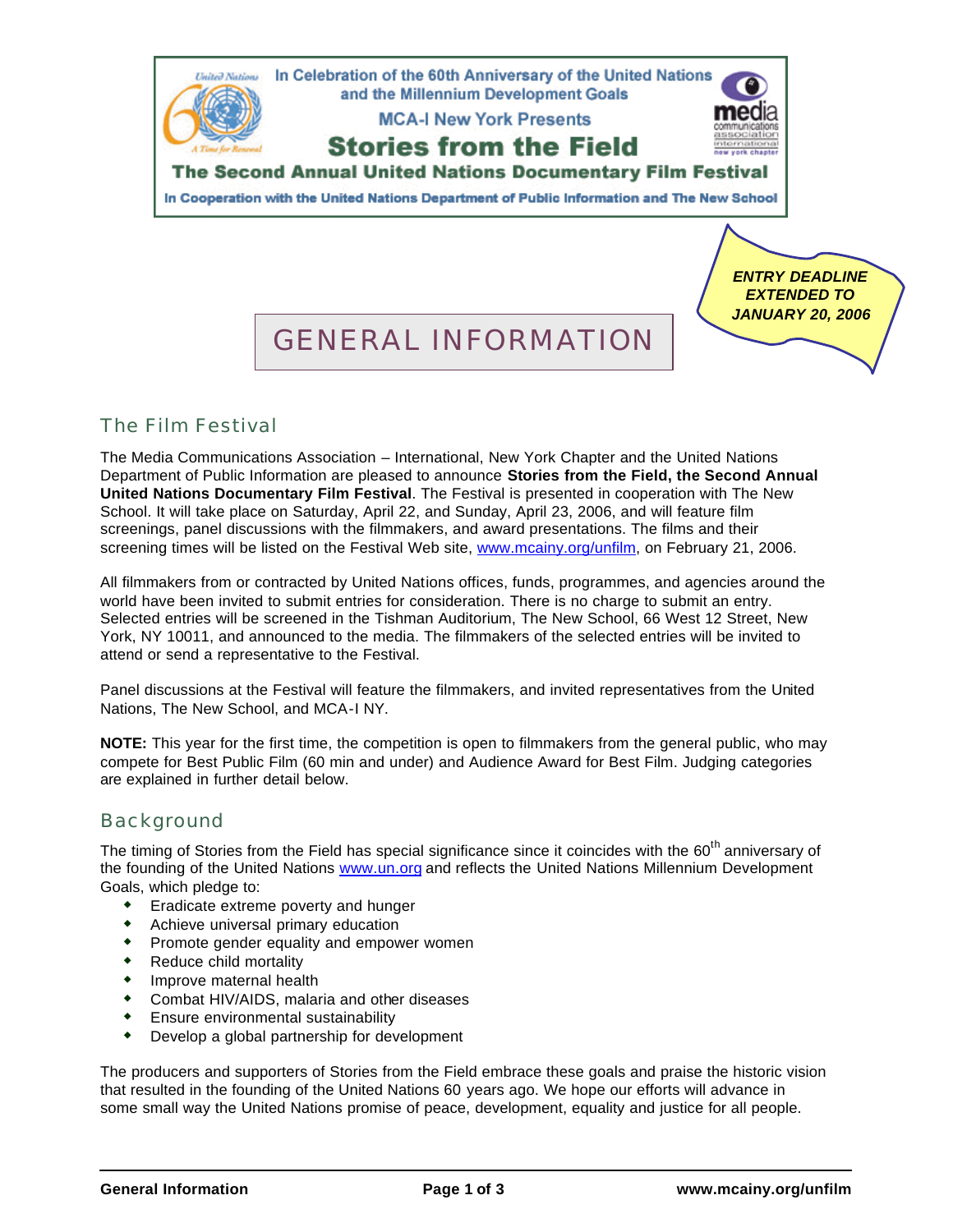# Creative Guidelines

UN filmmakers are invited to submit works that reflect one or more of the eight Millennium Development Goals. In addition, their films may:

- w spotlight some of the people and cultures in areas with a United Nations presence throughout the world and discover what these groups are doing to overcome challenges such as poverty, hunger, disease, civil unrest, trafficking, and injustice;
- show how a particular United Nations program or service is helping a developing community to develop a civil society, self-determination, and a better quality of life for its people;
- \* afford those in the trenches—United Nations workers, community leaders, and the people they serve—the opportunity to share their stories of adversity and triumph.

Public filmmakers are invited to submit works that address one or more of the eight Millennium Development Goals.

Finalists will be selected by a screening committee of United Nations officials, MCA-I representatives, and New School faculty based on the topical relevance, artistic merit, and production values of their work. Placement and location in the Festival will depend on the availability of screening times.

#### Preview Guidelines

Preview guidelines for UN entrants are outlined in the Call for UN Entries, which may be downloaded from the Festival Website at [www.mcainy.org.](http://www.mcainy.org) Preview guidelines for Public entrants may be viewed at [www.withoutabox.com.](http://www.withoutabox.com)

Titles chosen for screening at the Festival will be announced on February 15, 2006, and the filmmakers notified by email. (For non-English-language films please follow the guidelines for subtitles listed below).

### Entry Identification

Each UN preview cassette or DVD and its case must be affixed with an Entry Label that gives the name of the film, person submitting the film, UN agency and running time; and must be accompanied by a completed Entry Form. We suggest you make and retain a copy of each for your records. Identification guidelines for Public preview cassettes may be found in our listing at [www.withoutabox.com.](http://www.withoutabox.com)

If your film is chosen as a finalist, we may ask you to email us the following for publicity purposes, which we will use as space and opportunity allow: your headshot, bio, and 2-3 production stills. We cannot accept hard copies; please be prepared to send everything by email.

### Exhibition Guidelines

Each title for exhibition should be submitted separately on 16mm film, Beta SP, or DVD. If no higher original than VHS or Mini DV is available, we will accept copies of them, but only in NTSC format. For identification purposes, include a copy of the completed entry form in your shipment. Films/videos/ DVD's must arrive at our offices by 5:00 p.m. EST, March 24, 2006. Titles chosen for screening will be shown during the Festival in their original film gauge or video format whenever possible. Please note that the Festival can only present films with an optical soundtrack. Films with magnetic stripe or a double-system (separate) soundtrack cannot be shown.

### Subtitled Entries

All non-English-language entries must have English subtitles for preview and for Festival presentation. Exceptions may be made for entries with little or no dialogue. If you have questions, please contact us before sending your entry.